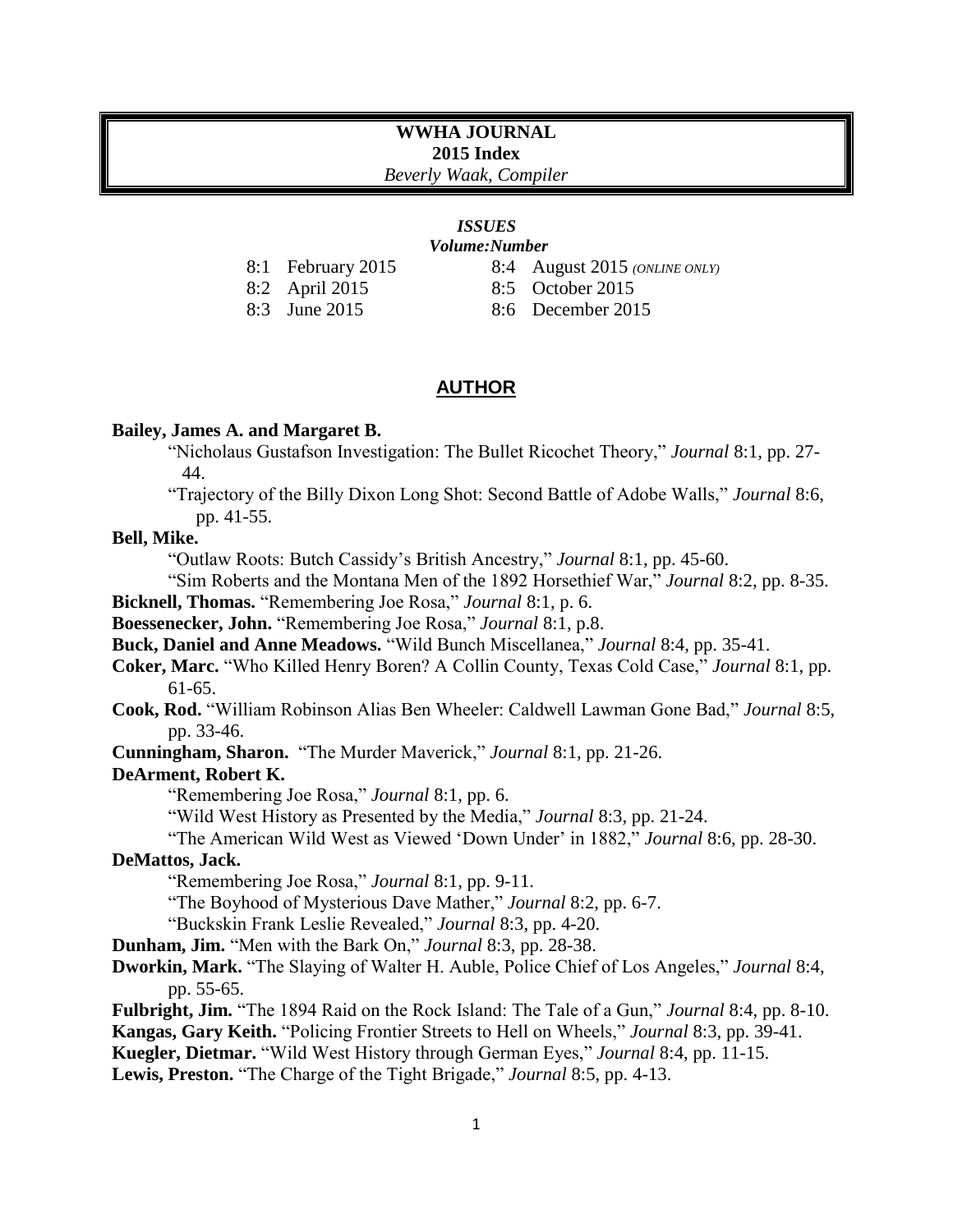**McCubbin, Robert G.** "'Bud Frazier and I had a Fight. Frazier is Dead' Signed: J.B. Miller," *Journal* 8:4, pp. 4-7.

**Mszanski, Mark A.** "The Wild Bunch Visit Tiffany & Co.," *Journal* 8:6, pp. 5-12.

**Nolan, Fred.** "A Note on Walter Noble Burns," *Journal* 8:3, pp. 26-27.

**O'Brien, Paul.** "A Soldier of the Frontier," *Journal* 8:4, pp. 42-46.

**Ostberg, B.A.** "The Remarkable Life and Death of Charles Latimer, Esquire," *Journal* 8:2, pp. 36-84.

**Parsons, Chuck.**

"Remembering Joe Rosa," *Journal* 8:1, pp. 8-9.

"So Long, Tip: Wes Hardin's Friend 'Tip' Davis Stood for Law and Order," *Journal* 8:6, pp. 31-40.

**Potter, Pam.** "Murder in Davidson Canyon," *Journal* 8:2, pp. 65-68.

**Boessenecker, John.** "Shame of the Rangers: The Murderous Career of Captain Henry Ransom," *Journal* 8:5, pp. 21-32.

**Roberts, Gary L.** "Remembering Joe Rosa," *Journal* 8:1, pp. 11-12.

**Ross, Tom.** "Remembering Joe Rosa," *Journal* 8:1, p. 6-8.

**Sobba, Bob.** "Hanging in America: A Brief History," *Journal* 8:3, pp. 50-54.

**Snell, Dave.** "Of Buckets, Bullets, and Buckshot: A New Look at Billy The Kid's Great Escape," *Journal* 8:6, pp. 13-27.

**Thompson, Edgar H.** "Fact vs. Fiction—Buffalo Bill," *Journal* 8:5, pp. 14-20.

**Tower, Mike.** "Deputy U.S. Marshal Al Jennings," *Journal* 8:4, pp. 47-51.

**Trimble, Marshall.** 

"Around the Campfire: 'The Great Camel Experiment'," *Journal* 8:4, pp. 41-54.

"Around the Campfire: 'Russian Bill Learned the Hard Way that Being Well-Read Can Have its Drawbacks'," *Journal* 8:6, pp. 55-56.

**Wommack, Linda.** "Mo-Chi Female Cheyenne Warrior," *Journal* 8:3, pp. 42-49.

**Wright, Erik J.** "David Gibson: Boy Soldier, Gambler, Man Killer," *Journal* 8:1, pp. 13-20. **Young, Roy B.**

"Remembering Joe Rosa," *Journal* 8:1, p. 8.

"The Murder of Robert Hardie," *Journal* 8:4, pp. 16-34.

#### **SUBJECT**

**Adams, John Hick.** Potter, Pam**.** "Murder in Davidson Canyon," *Journal* 8:2, pp. 65-68.

**Adobe Walls.** Bailey, James A. and Margaret B. "Trajectory of the Billy Dixon Long Shot: Second Battle of Adobe Walls," *Journal* 8:6, pp. 41-55.

**Apache Kid.** Young, Roy. B. **"**The Murder of Robert Hardie," *Journal* 8:4, pp. 16-34.

- **Auble, Walter H.** Dworkin, Mark. "The Slaying of Walter H. Auble, Police Chief of Los Angeles," *Journal* 8:4, pp. 55-65.
- **Battle of Summit Springs.** Thompson, Edgar H. "Fact vs. Fiction–Buffalo Bill," *Journal* 8:5, pp. 14-20.
- **Battle of Yellowhouse Canyon.** Lewis, Preston. "The Charge of the Tight Brigade," *Journal*  8:5, pp. 4-13.

**Billy the Kid.** Snell, Dave**.** "Of Buckets, Bullets, and Buckshot: A New Look at Billy The Kid's Great Escape," *Journal* 8:6, pp. 13-27.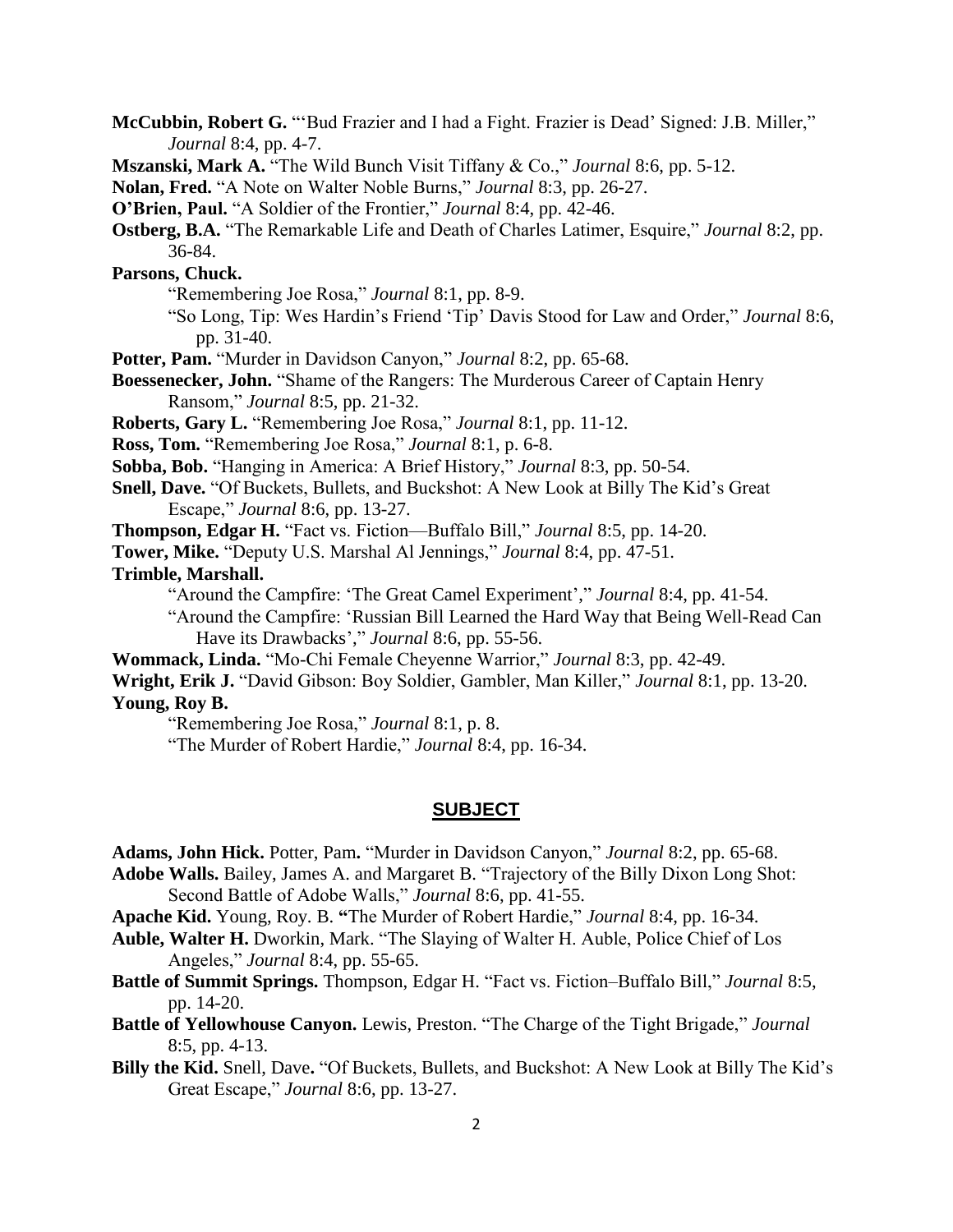**Black Horse.** Lewis, Preston. "The Charge of the Tight Brigade," *Journal* 8:5, pp. 4-13.

- **Boren, Henry.** Coker, Marc. "Who Killed Henry Boren? A Collin County, Texas Cold Case," *Journal* 8:1, pp. 61-65.
- **Burns, Walter Noble.** Nolan, Fred. "A Note on Walter Noble Burns," *Journal* 8:3, pp. 26-27.
- **Camel Experiment.** Trimble, Marshall**.** "Around the Campfire: 'The Great Camel Experiment'," *Journal* 8:4, pp. 41-54.
- **Carson, Kit (Christopher).** Bailey, James A. and Margaret B. "Trajectory of the Billy Dixon Long Shot: Second Battle of Adobe Walls," *Journal* 8:6, pp. 41-55.

**Cassidy, Butch**

- Bell, Mike. "Outlaw Roots: Butch Cassidy's British Ancestry," *Journal* 8:1, pp. 45-60. Buck, Daniel and Anne Meadows. "Wild Bunch Miscellanea," *Journal* 8:4, pp. 35-41. **Mszanski, Mark A.** "The Wild Bunch Visit Tiffany & Co.," *Journal* 8:6, pp. 5-12.
- **Cody, Buffalo Bill.** Thompson, Edgar H. "Fact vs. Fiction Buffalo Bill," *Journal* 8:5, pp. 14- 20.
- **Collin County, Texas.** Coker, Marc. "Who Killed Henry Boren? A Collin County, Texas Cold Case," *Journal* 8:1, pp. 61-65.
- **Colt, Samuel.** Dunham, Jim. "Men with the Bark On," *Journal* 8:3, pp. 28-38.
- **Cook, Al.** Bell, Mike. **"**Sim Roberts and the Montana Men of The 1892 Horsethief War," *Journal* 8:2, pp. 8-35.
- **Cook, Johnny.** Lewis, Preston. "The Charge of the Tight Brigade," *Journal* 8:5, pp. 4-13.
- **Cowboy Club of America.** Kuegler, Dietmar. "Wild West History through German Eyes," *Journal* 8:4, pp. 11-15.
- **Custer, George Armstrong.** Lewis, Preston. "The Charge of the Tight Brigade," *Journal* 8:5, pp. 4-13.
- **Davidson Canyon.** Potter, Pam**.** "Murder in Davidson Canyon," *Journal* 8:2, pp. 65-68.
- **Davis, "Tip" (Stephen Tippet.)** Parsons, Chuck. "So Long, Tip: Wes Hardin's Friend 'Tip' Davis Stood for Law and Order," *Journal* 8:6, pp. 31-40.
- **Dixon, Billy.** Bailey, James A. and Margaret B. "Trajectory of the Billy Dixon Long Shot: Second Battle of Adobe Walls," *Journal* 8:6, pp. 41-55.
- **Fadden, William "Kid."** Bell, Mike. **"**Sim Roberts and the Montana Men of The 1892 Horsethief War," *Journal* 8:2, pp. 8-35.
- **Finley, Cornelius.** Potter, Pam**.** "Murder in Davidson Canyon," *Journal* 8:2, pp. 65-68.
- **Fossett, W.D.** Fulbright, Jim. "The 1894 Raid on the Rock Island: The Tale of a Gun," *Journal*  8:4, pp. 8-10.
- **Frazier, G.A. "Bud."** McCubbin, Robert G. "'Bud Frazier and I had a Fight. Frazier is Dead' Signed: J.B. Miller," *Journal* 8:4, pp. 4-7.
- **Garrett, Pat.** Snell, Dave. "Of Buckets, Bullets, and Buckshot: A New Look at Billy The Kid's Great Escape," *Journal* 8:6, pp. 13-27.
- **Gibson, David.** Wright, Erik J. "David Gibson: Boy Soldier, Gambler, Man Killer," *Journal* 8:1, pp. 13-20.
- **Gilliland, Fine.** Cunningham, Sharon. "The Murder Maverick," *Journal* 8:1, pp. 21-26.
- **Gloster, Thomas.** Ostberg, B.A. "The Remarkable Life and Death of Charles Latimer, Esquire," *Journal* 8:2, pp. 36-84.
- **Gustafson, Nicholaus.** Bailey, James A. and Margaret B. "Nicholaus Gustafson Investigation: The Bullet Ricochet Theory," *Journal* 8:1, pp. 27-44.
- **Hardie, Robert.** Young, Roy. B. "The Murder of Robert Hardie," *Journal* 8:4, pp. 16-34.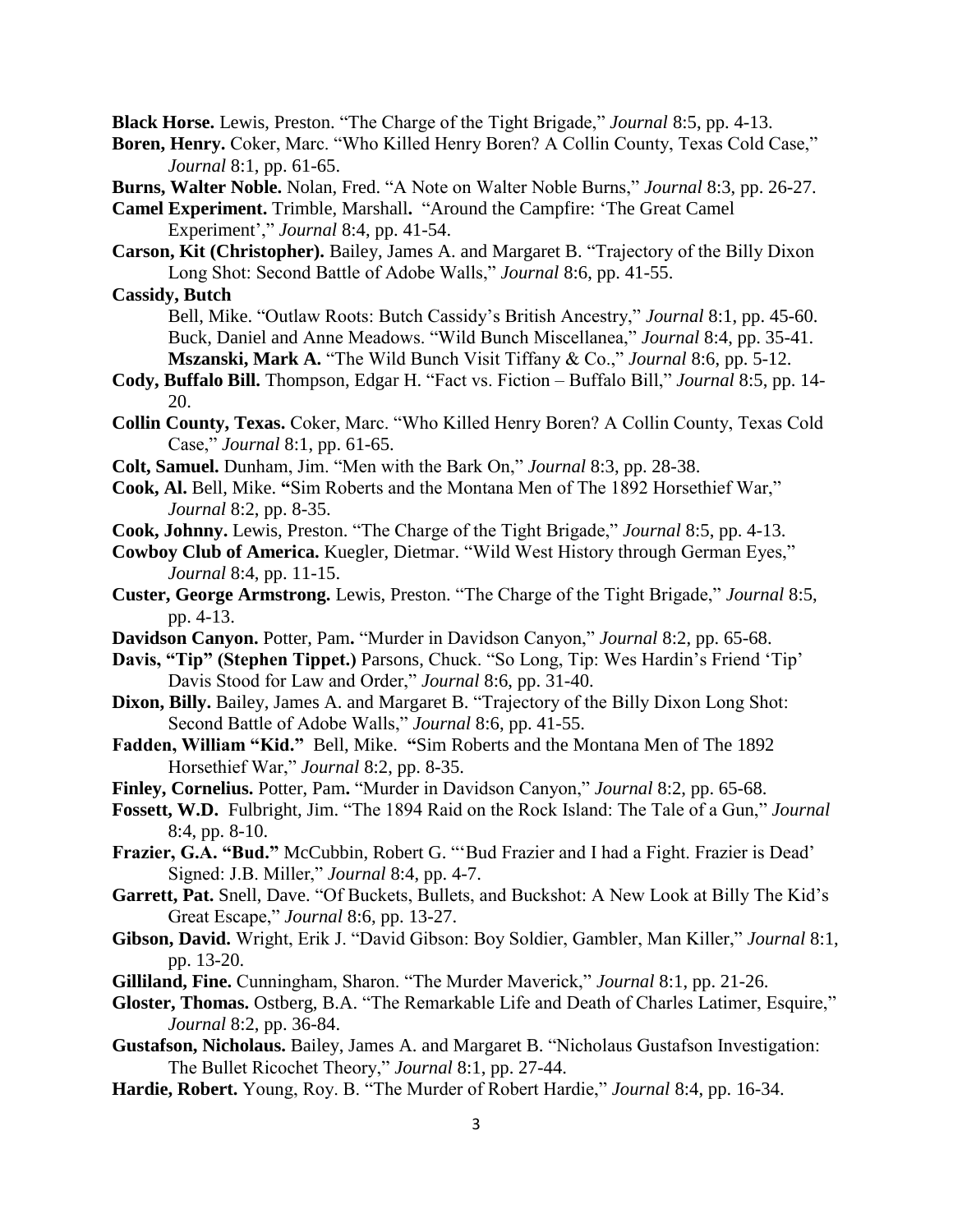- **Hardin, Wes.** Parsons, Chuck. "So Long, Tip: Wes Hardin's Friend 'Tip' Davis Stood for Law and Order," *Journal* 8:6, pp. 31-40.
- **Haynes, Francis L. (Frank).** Young, Roy. B. **"**The Murder of Robert Hardie," *Journal* 8:4, pp. 16-34.
- **Haynes, John Randolph.** Young, Roy. B. **"**The Murder of Robert Hardie," *Journal* 8:4, pp. 16- 34.
- **Haynes, William F.** O'Brien, Paul. "A Soldier of the Frontier," *Journal* 8:4, pp. 42-46.
- **Horsethief War of 1892.** Bell, Mike. **"**Sim Roberts and the Montana Men of The 1892 Horsethief War," *Journal* 8:2, pp. 8-35.
- **Houston, Temple L.** Tower, Mike. "Deputy U.S. Marshal Al Jennings," *Journal* 8:4, pp. 47-51.
- **James-Younger Gang.** Bailey, James A. and Margaret B. "Nicholaus Gustafson Investigation: The Bullet Ricochet Theory," *Journal* 8:1, pp. 27-44.
- **Jennings, Al. Tower, Mike.** "Deputy U.S. Marshal Al Jennings," *Journal* 8:4, pp. 47-51.
- **Kaltenbach, Celestin.** Ostberg, B.A. "The Remarkable Life and Death of Charles Latimer, Esquire," *Journal* 8:2, pp. 36-84.
- **Killeen, Mike.** DeMattos, Jack. "Buckskin Frank Leslie Revealed," *Journal* 8:3, pp. 4-20.
- **Kimball, Heber Chase.** Bell, Mike. "Outlaw Roots: Butch Cassidy's British Ancestry," *Journal*  8:1, pp. 45-60.
- **Kirkup, John ("Jack the Mountain Sheriff").** Kangas, Gary Keith. "Policing Frontier Streets to Hell on Wheels," *Journal* 8:3, pp. 39-41.
- **Kuegler, Dietmar.** Kuegler, Dietmar. "Wild West History Through German Eyes," *Journal* 8:4, pp. 11-15.
- **Latimer, Charles.** Ostberg, B.A. "The Remarkable Life and Death of Charles Latimer, Esquire," *Journal* 8:2, pp. 36-84.
- **Lay, William Ellsworth ("Elza" and "Elzy")**. Buck, Daniel and Anne Meadows. "Wild Bunch Miscellanea," *Journal* 8:4, pp. 35-41.
- **Lehmann, Herman.** Lewis, Preston. "The Charge of the Tight Brigade," *Journal* 8:5, pp. 4-13.
- **Leslie, Frank ("Buckskin Frank").** DeMattos, Jack. "Buckskin Frank Leslie Revealed," *Journal* 8:3, pp. 4-20.
- **Leavy, James.** Wright, Erik J. "David Gibson: Boy Soldier, Gambler, Man Killer," *Journal* 8:1, pp. 13-20.
- **Lee-Peacock Feud.** Coker, Marc. "Who Killed Henry Boren? A Collin County, Texas Cold Case," *Journal* 8:1, pp. 61-65.
- **Longabaugh, Harry A.**

Buck, Daniel and Anne Meadows. "Wild Bunch Miscellanea," *Journal* 8:4, pp. 35-41. Mszanski, Mark A. "The Wild Bunch Visit Tiffany & Co.," *Journal* 8:6, pp. 5-12.

- **Mather, Dave.** DeMattos, Jack. "The Boyhood of Mysterious Dave Mather," *Journal* 8:2, pp. 6-7.
- **Maverick, Samuel Augustus.** Cunningham, Sharon. "The Murder Maverick," *Journal* 8:1, pp. 21-26.
- **Maxwell, Pete.** Snell, Dave. "Of Buckets, Bullets, and Buckshot: A New Look at Billy The Kid's Great Escape," *Journal* 8:6, pp. 13-27.
- **Medicine Warrior.** Wommack, Linda**.** "Mo-Chi Female Cheyenne Warrior," *Journal* 8:3, pp. 42-49.
- **Miller, Clell.** Bailey, James A. and Margaret B. "Nicholaus Gustafson Investigation: The Bullet Ricochet Theory," *Journal* 8:1, pp. 27-44.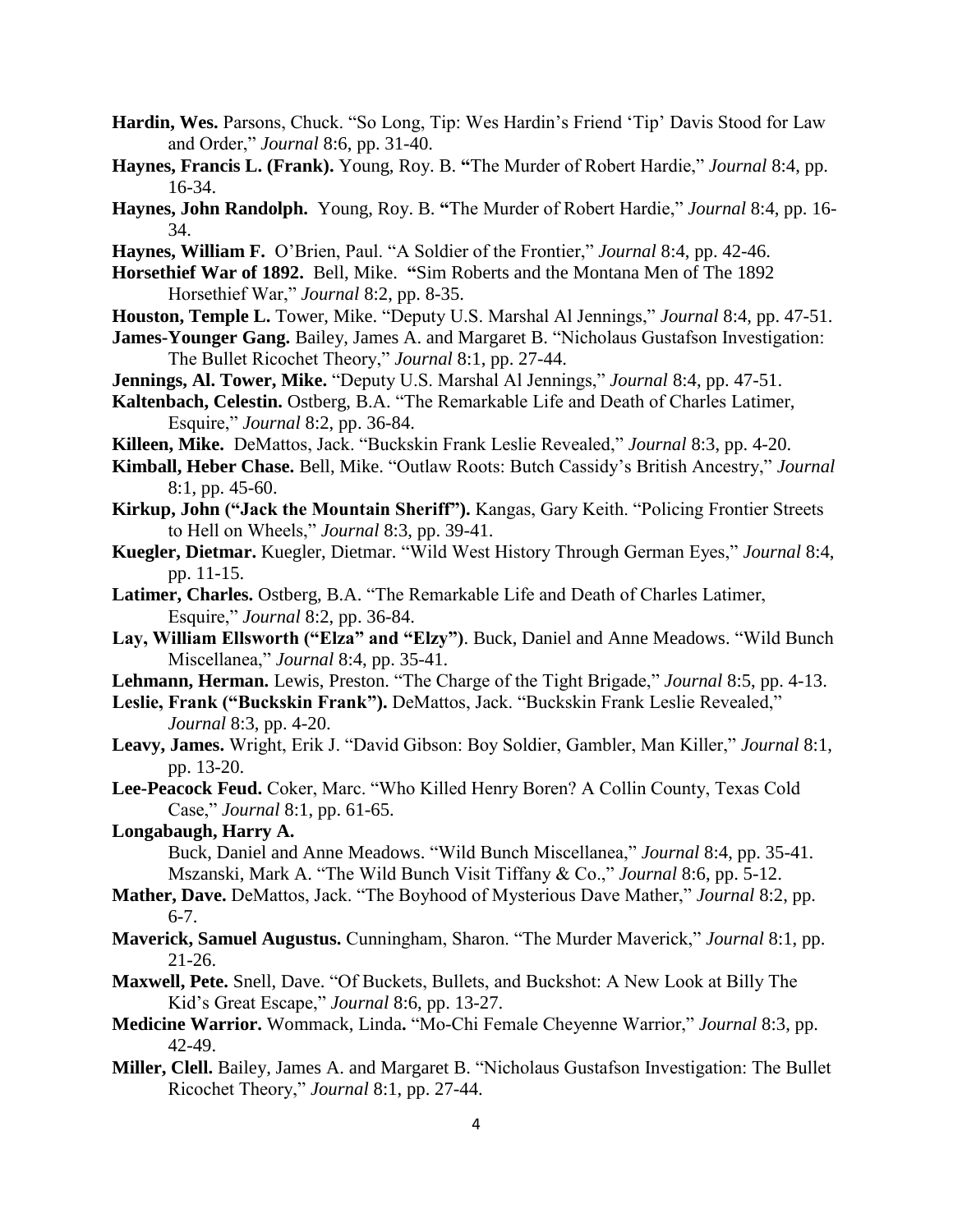- **Miller, Jim.** McCubbin, Robert G. "'Bud Frazier and I had a Fight. Frazier is Dead' Signed: J.B. Miller," *Journal* 8:4, pp. 4-7.
- **Mo-Chi.** Wommack, Linda**.** "Mo-Chi Female Cheyenne Warrior," *Journal* 8:3, pp. 42-49.
- **Murphy, Johnny.** Wright, Erik J. "David Gibson: Boy Soldier, Gambler, Man Killer," *Journal*  8:1, pp. 13-20.
- **Old West Society in Southern Germany.** Kuegler, Dietmar. "Wild West History Through German Eyes," *Journal* 8:4, pp. 11-15.
- **Parker, Robert Leroy.** *See Cassidy, Butch.*
- **Parks, Al ("Charles Green".)** Bell, Mike. **"**Sim Roberts and the Montana Men of The 1892 Horsethief War," *Journal* 8:2, pp. 8-35.
- **Place, Harry A. "The Sundance Kid."** Buck, Daniel and Anne Meadows. "Wild Bunch Miscellanea," *Journal* 8:4, pp. 35-41. Mszanski, Mark A. "The Wild Bunch Visit Tiffany & Co.," *Journal* 8:6, pp. 5-12.

## **Place, Ethyl "Etta."**

Buck, Daniel and Anne Meadows. "Wild Bunch Miscellanea," *Journal* 8:4, pp. 35-41. Mszanski, Mark A. "The Wild Bunch Visit Tiffany & Co.," *Journal* 8:6, pp. 5-12.

- **Powe, Henry Harrison.** Cunningham, Sharon. "The Murder Maverick," *Journal* 8:1, pp. 21-26.
- **Ranson, Henry Lee (Captain, Texas Rangers).** "Shame of the Rangers: The Murderous Career of Captain Henry Ransom," *Journal* 8:5, pp. 21-32.
- **Roberts, Sim (Samuel).** Bell, Mike. **"**Sim Roberts and the Montana Men of The 1892 Horsethief War," *Journal* 8:2, pp. 8-35.
- **Robinson, William (aka Ben Wheeler).** Cook, Rod. "William Robinson Alias Ben Wheeler: Caldwell Lawman Gone Bad," *Journal* 8:5, pp. 33-46.
- **Rock Island Raid.** Fulbright, Jim. "The 1894 Raid on the Rock Island: The Tale of a Gun," *Journal* 8:4, pp. 8-10.

**Rosa, Joe.** 

- Bicknell, Thomas. "Remembering Joe Rosa," *Journal* 8:1, p. 6.
- Boessenecker, John. "Remembering Joe Rosa," *Journal* 8:1, p.8.
- DeArment, Robert K. "Remembering Joe Rosa," *Journal* 8:1, pp. 6.
- DeMattos, Jack. "Remembering Joe Rosa," *Journal* 8:1, pp. 9-11.
- Parsons, Chuck. "Remembering Joe Rosa," *Journal* 8:1, pp. 8-9.
- Roberts, Gary L. "Remembering Joe Rosa," *Journal* 8:1, pp. 11-12.
- Ross, Tom. "Remembering Joe Rosa," *Journal* 8:1, p. 6-8.
- Young, Roy B. "Remembering Joe Rosa," *Journal* 8:1, p. 8.
- **Russian Bill (William Tattenbaum).** "Russian Bill Learned the Hard Way that Being Well-Read Can Have its Drawbacks," *Journal* 8:6, pp. 55-56.
- **Saxton, Ellen Hardie.** Young, Roy. B. **"**The Murder of Robert Hardie," *Journal* 8:4, pp. 16-34.
- **Sharps Rifle .50-90.** Bailey, James A. and Margaret B. "Trajectory of the Billy Dixon Long Shot: Second Battle of Adobe Walls," *Journal* 8:6, pp. 41-55.
- **Stilwell, Judge William H.** Young, Roy. B. **"**The Murder of Robert Hardie," *Journal* 8:4, pp. 16-34.
- **Sundance Kid (aka Harry A. Longabaugh and Harry Place).** 
	- Buck, Daniel and Anne Meadows. "Wild Bunch Miscellanea," *Journal* 8:4, pp. 35-41. Mszanski, Mark A. "The Wild Bunch Visit Tiffany & Co.," *Journal* 8:6, pp. 5-12.
- **Tefoya, Jose.** Lewis, Preston. "The Charge of the Tight Brigade," *Journal* 8:5, pp. 4-13.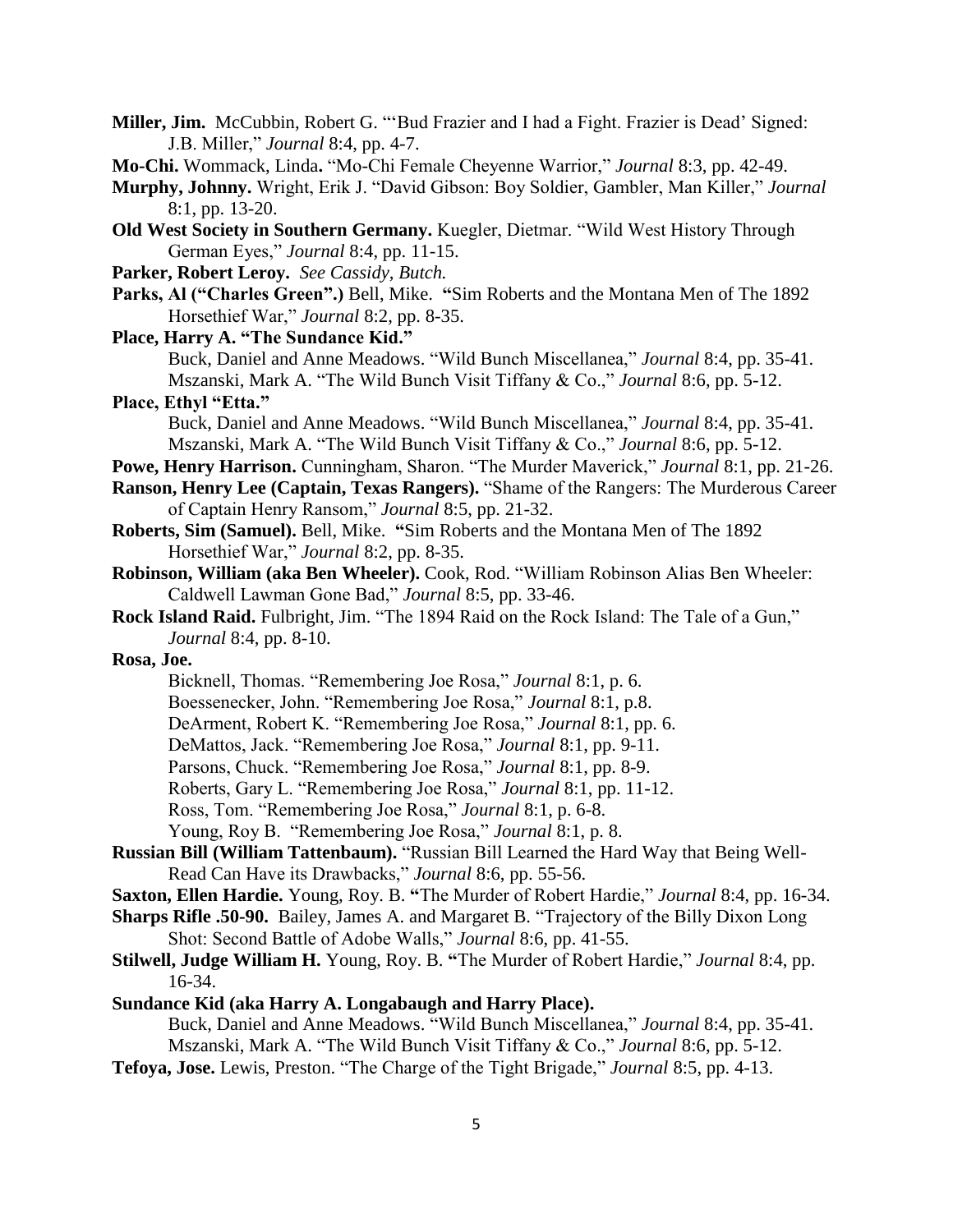- **Tattenbaum, William "Russian Bill."** Trimble, Marshall. "Around the Campfire: 'Russian Bill Learned the Hard Way that Being Well-Read Can Have its Drawbacks'," *Journal* 8:6, pp. 55-56.
- **Tiffany & Company.** Mszanski, Mark A. "The Wild Bunch Visit Tiffany & Co.," *Journal* 8:6, pp. 5-12.

**Von Hammerstein, Herbert.** O'Brien, Paul. "A Soldier of the Frontier," *Journal* 8:4, pp. 42-46.

**Walker, Samuel.** Dunham, Jim. "Men with the Bark On," *Journal* 8:3, pp. 28-38.

- **Wheeler, Ben (aka William Robinson).** Cook, Rod. "William Robinson Alias Ben Wheeler: Caldwell Lawman Gone Bad," *Journal* 8:5, pp. 33-46.
- **Wild Bunch.** Mszanski, Mark A. "The Wild Bunch Visit Tiffany & Co.," *Journal* 8:6, pp. 5-12.
- **Wilson, R.L.** Fulbright, Jim. "The 1894 Raid on the Rock Island: The Tale of a Gun," *Journal*  8:4, pp. 8-10.
- **Younger, Cole.** Bailey, James A. and Margaret B. "Nicholaus Gustafson Investigation: The Bullet Ricochet Theory," *Journal* 8:1, pp. 27-44.
- **Younger, Bob.** Bailey, James A. and Margaret B. "Nicholaus Gustafson Investigation: The Bullet Ricochet Theory," *Journal* 8:1, pp. 27-44.

#### **BOOK REVIEWS**

- **Anschutz, Philip F.** *Out Where the West Begins: Profiles, Visions & Strategies of Early Western Business Leaders. Journal* 8:2, pp. 69-70.
- **Broome, Jeff.** *Cheyenne War: Indian Raids on the Roads to Denver 1864-1869. Journal* 8:3, p. 55.
- **Burton, Jeffrey.** *A Big Year in a Bad Life: The Criminal Career of Reuben Houston Burrow, December 1886-December 1887, with its several sequels. Journal* 8:5, pp. 54-55.
- **Caffey, David L.** *Chasing the Santa Fe Ring, Power and Privilege in Territorial New Mexico. Journal* 8:4, p. 68.
- **Clark, Gerald R.** *Supplying Custer the Powder River Supply Depot, 1876. Journal* 8:1, pp. 66- 67.
- **DeMattos, Jack and Chuck Parsons.**

*The Notorious Luke Short Sporting Man of the Wild West. Journal* 8:4, p. 69 *The Notorious Luke Short Sporting Man of the Wild West. Journal* 8:5, p. 53.

- **Devine, David.** *Tucson: A History of the Old Pueblo from the 1854 Gadsden Purchase. Journal*  8:4, p. 68.
- **Dillon, Mark C.** *The Montana Vigilantes, 1863-1870: Gold, Guns & Gallows. Journal* 8:1, pp. 67-68.
- **Dworkin, Mark J.** *American Mythmaker: Walter Noble Burns and the Legends of Billy the Kid, Wyatt Earp, and Joaquin Murrieta. Journal* 8:2, p. 70.
- **Fisher, David.** *Bill O'Reilly's Legends & Lies. Journal* 8:3, pp. 55-56.
- **Frates, Kent.** *Oklahoma's Most Notorious Cases. Journal* 8:2, pp. 70-71.
- **Jones, Lawrence T., III.** *Lens on the Texas Frontier. Journal* 8:5, pp. 55-56.
- **McNenly, Linda Scarangella.** *Native Performers in Wild West Shows from Buffalo Bill to Euro Disney. Journal* 8:4, p. 69.
- **Moulton, Candy.** *Valentine T. McGillycuddy, Army Surgeon, Agent to the Sioux. Journal* 8:4, p. 69.